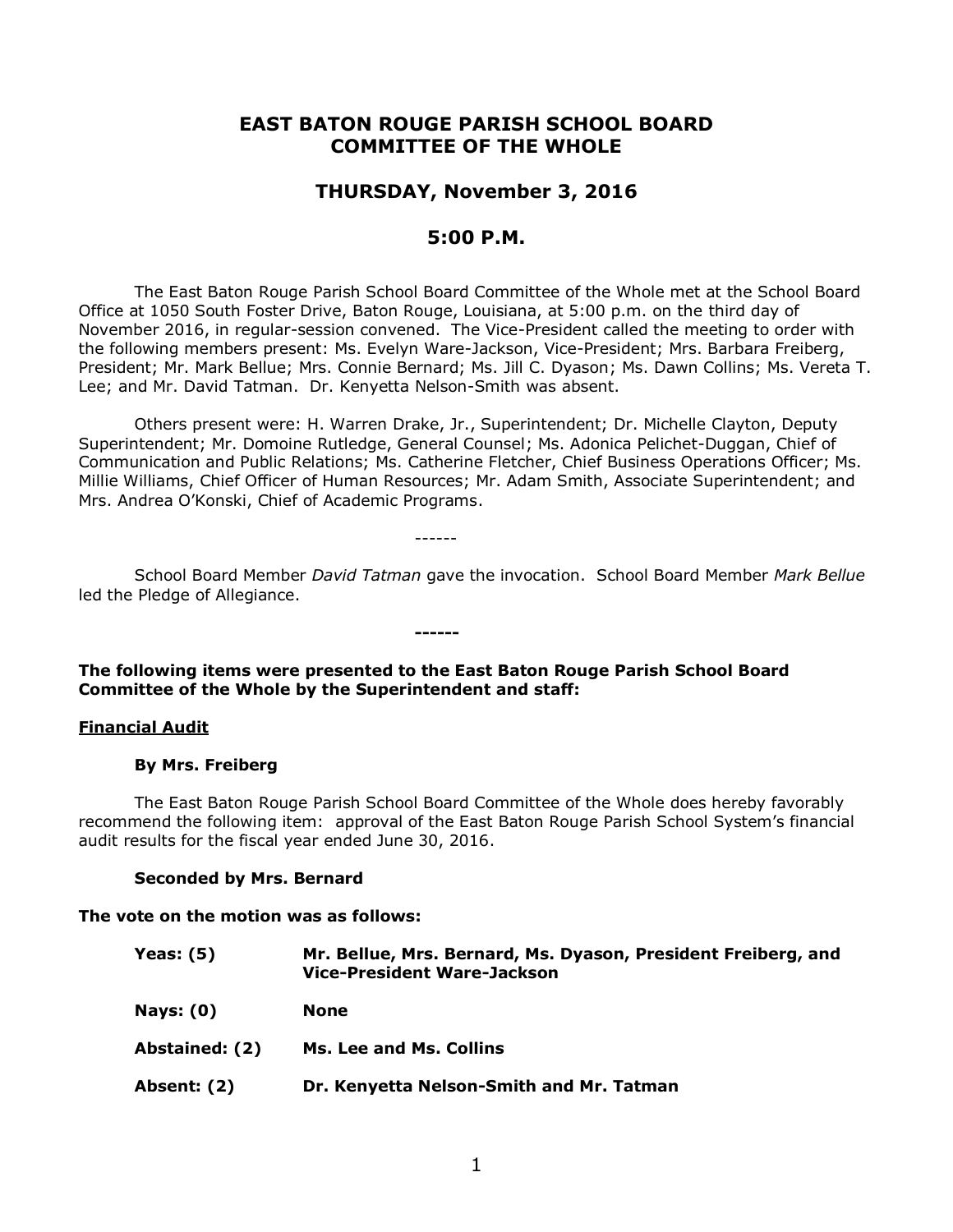### **The motion was favorably recommended to the full Board.**

**------**

### **Professional Services: Peterson's Velocity**

### **By Mrs. Bernard**

The East Baton Rouge Parish School Board Committee of the Whole does hereby favorably recommend the following item: approval of the professional services contract between the East Baton Rouge Parish School Board and Peterson's Velocity in the amount of \$184,000.00 for tutoring, remediation, and professional development for the following non-public Title I schools: Redemptorist, St. Gerard, Sacred Heart, St. Francis Xavier, and St. Louis King of France. (Funding Source: Title I).

## **Seconded by Ms. Lee**

**Favorably recommended to the full Board by a vote of the members present. (Dr. Nelson-Smith and Mr. Tatman were absent.)**

**------**

# **Professional Services: "School Spotlight"**

## **By Mrs. Bernard**

The East Baton Rouge Parish School Board Committee of the Whole does hereby favorably recommend the following item: approval of a professional services contract between the East Baton Rouge Parish School Board and WVLA for the "School Spotlight" advertising in the amount of \$18,600.00. (Funding Source: Communications – Advertising).

### **Seconded by Mr. Bellue**

**Favorably recommended to the full Board by a vote of the members present. (Dr. Nelson-Smith and Mr. Tatman were absent.)**

**------**

**Calendar**

### **By Mr. Bellue**

The East Baton Rouge Parish School Board Committee of the Whole does hereby favorably recommend the following item: approval of the proposed 2017-2018 School Year Calendar.

### **Seconded by Mrs. Freiberg**

**Favorably recommended to the full Board by a vote of the members present. (Mrs. Bernard, Dr. Nelson-Smith and Mr. Tatman were absent.)**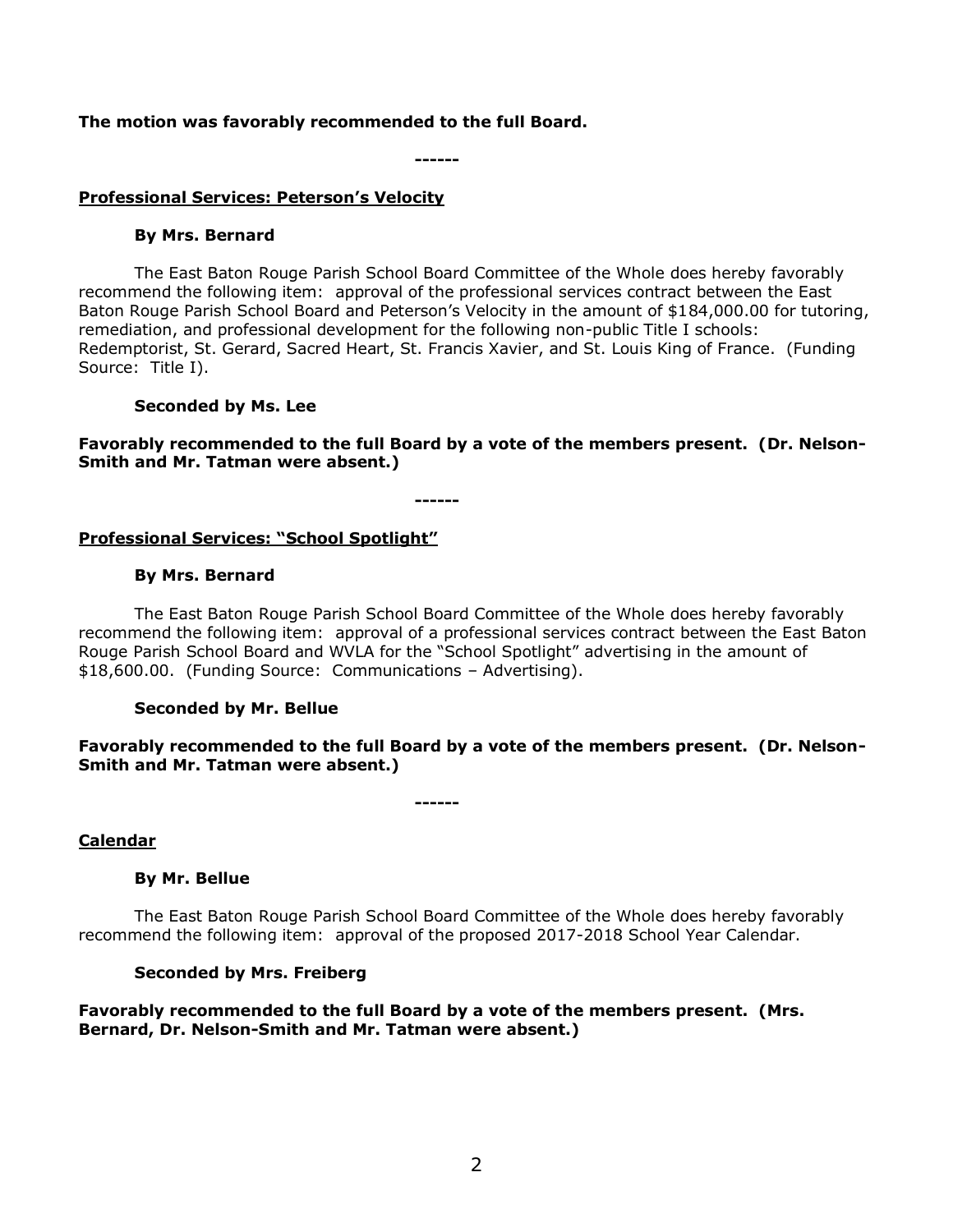### **Budgets**

### **By Mrs. Freiberg**

The East Baton Rouge Parish School Board Committee of the Whole does hereby favorably recommend the following item: approval of the following budgets:

- a) Education Excellence Fund (EEF) 2016-2017 budget.
- b) Semi-Annual Financial Tax Plan update for the Preliminary Actual 2015-2016 Financials and the proposed 2016-2017 budgets for the Tax Plan Propositions 1, 2, and 3.

## **Seconded by Mr. Bellue**

**Favorably recommended to the full Board by a vote of the members present. (Dr. Nelson-Smith and Mr. Tatman were absent.)**

**------**

# **Grants**

## **By Ms. Lee**

The East Baton Rouge Parish School Board Committee of the Whole does hereby favorably recommend the following item: approval of the following grants:

- a) RocketKidz Foundation grant in the amount of \$2,500.00 for the continuation of an afterschool soccer program at the following five (5) elementary schools: Brownfields, Progress, Ryan, Sharon Hills, and White Hills.
- b) U.S. Environmental Protection Agency National Clean Diesel Funding Assistance Program Geaux Clean grant in the amount of \$772,558.00 and a twenty-five percent match towards the East Baton Rouge Parish School System's purchase of propane fueled buses, beginning July 2017.
- c) CarMax Foundation and KaBOOM Imagination Playground grant and Letter of Intent (LOI) for Greenbrier Elementary School.

### **Seconded by Mrs. Freiberg**

**Favorably recommended to the full Board by a vote of the members present. (Dr. Nelson-Smith and Mr. Tatman were absent.)**

**------**

### **Settlement of Law Suit**

### **By Mr. Bellue**

The East Baton Rouge Parish School Board Committee of the Whole does hereby favorably recommend the following item:

- a) Tanid Lessard vs. Deborah Ayo and Berkley Insurance Company; Suit No.: 628,051; Division D; 19<sup>th</sup> JDC; Parish of East Baton Rouge.\*
- b) Phillip Fieldings vs. Brerona Harris and EBRPSB; Suit No.: 629,941; Division D; 19<sup>th</sup> JDC; Parish of East Baton Rouge.\*

# **Seconded by Ms. Collins**